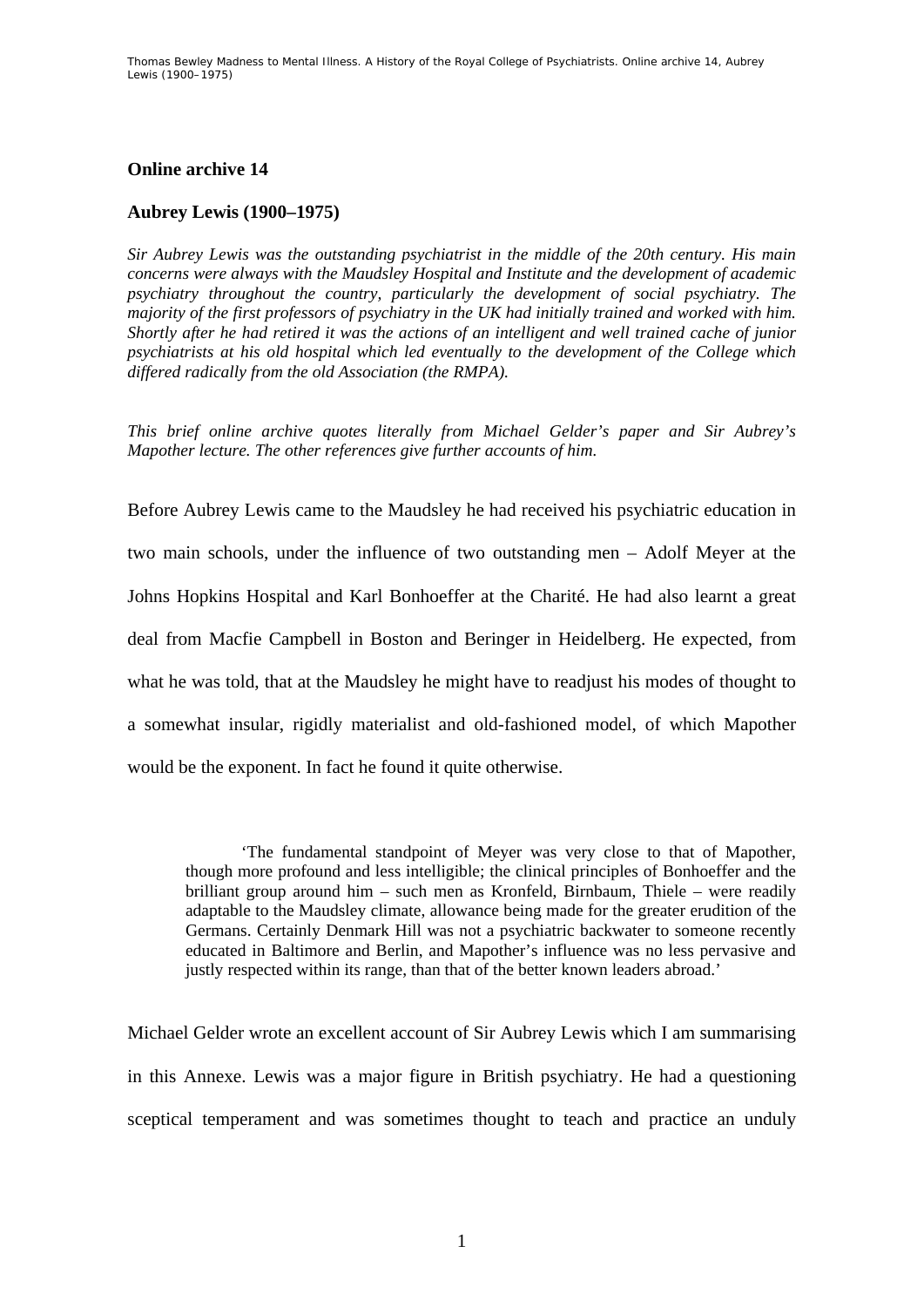nihilistic form of psychiatry, paying too little attention to the opportunities for psychotherapeutic treatment. He saw value in psychotherapy but distrusted the larger claims for its effects. His cautious attitude to psychotherapy was matched by an equally sceptical approach to convulsive therapy, to tranquillizers and to anti-depressant drugs when these were first introduced. As he wrote 'Psychiatry suffers much from hopefulness and clichés … just as a few decades ago it suffered even more from pessimistic and resigned inertia; (Bethlem lecture). His great contribution was to follow Edward Mapother and further develop the Maudsley Hospital and Institute of Psychiatry. His legacy was a cadre of intelligent, thinking, well trained psychiatrists who advanced the profession and provided the ability to raise it to its present pre-eminent position.

Lewis was in a pivotal position as the Second World War drew to its close. With the advent of the National Health Service in 1948, the fusion of the Maudsley Hospital and the Bethlem Royal Hospital and the founding of the Institute of Psychiatry, great possibilities opened up. He had foreseen this eventuality, but the difficulties were considerable. The re-constituted Maudsley Hospital in 1945 had few senior and hardly any junior staff. There was a legacy of tension between laboratory and clinical services, while, on the wider scene, psychiatry was split between opposing factions urging physical treatment or formal psychotherapy. Doctors returning from the war in 1945 filled the senior posts he envisaged in his ground plan; he arranged for their further training, here and abroad. His contemporaries had no doubt about his stature. His pupils remembered him with affection and gratitude, aware that something of his philosophy and method had become part of themselves. At the Institute of Psychiatry he brought in new disciplines, such as physiology. With other sub-specialties he fostered the subject in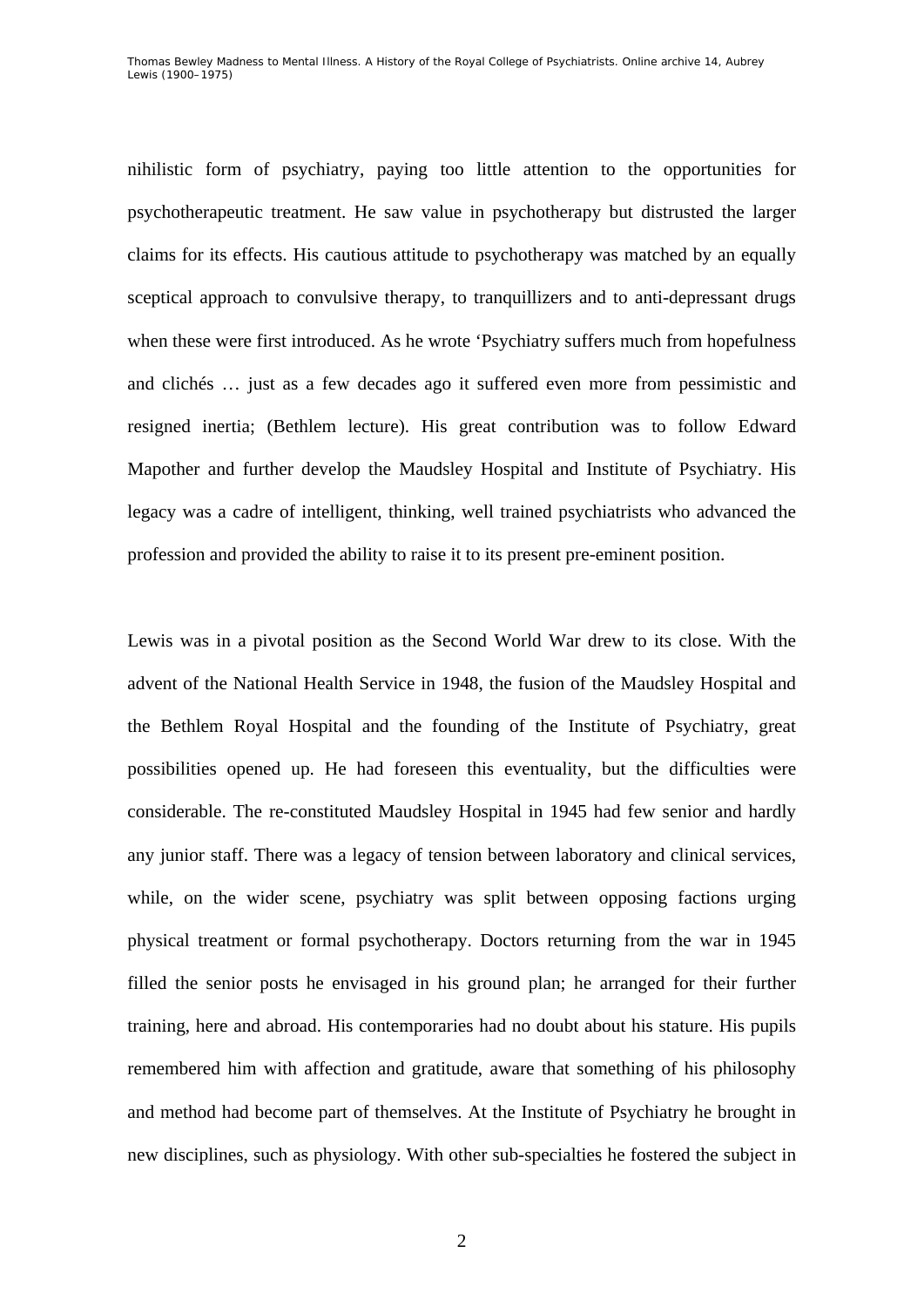his own department until the staff and resources were available to allow of its becoming independent. Largely because of the respect his integrity earned him among his colleagues, the feuding between medical school and hospital lessened, so that a fruitful working relationship emerged.

The clinical training programme which he introduced exemplified this. Registrars were appointed jointly, with the prospect of complete rotation between sub-specialties over several years, and with secondment for special experience to other hospitals and even to laboratory departments. He was able to secure a level of establishment which permitted junior doctors time for study and research. This plan, unique in this country, provided a model for the recommendations of the Todd Committee on Medical Education. It was characteristic of the complex nature of Lewis's thinking that, although he was sceptical of its theoretical basis, he recognised that formal psychotherapy had a place in the treatment of patients and in the training of registrars. So he brought on to the staff a group of distinguished psychotherapists, representatives of the different approaches, who were able to work in the setting of general psychiatry, ensuring considerable crossfertilization of ideas. Under Lewis, the Maudsley became a centre of psychiatry with a truly eclectic orientation. The current postgraduate teaching throughout the country has been modelled on the Maudsley rotational training scheme.

Aubrey Lewis brought to bear on his chosen specialty a tremendous intellect, wide learning in a great many relevant disciplines, and a mind owing not a little to his earlier acquaintance with the ethical teaching of the Old and New Testament, derived from an education between the Talmud and the Christian Brothers whose school he attended. In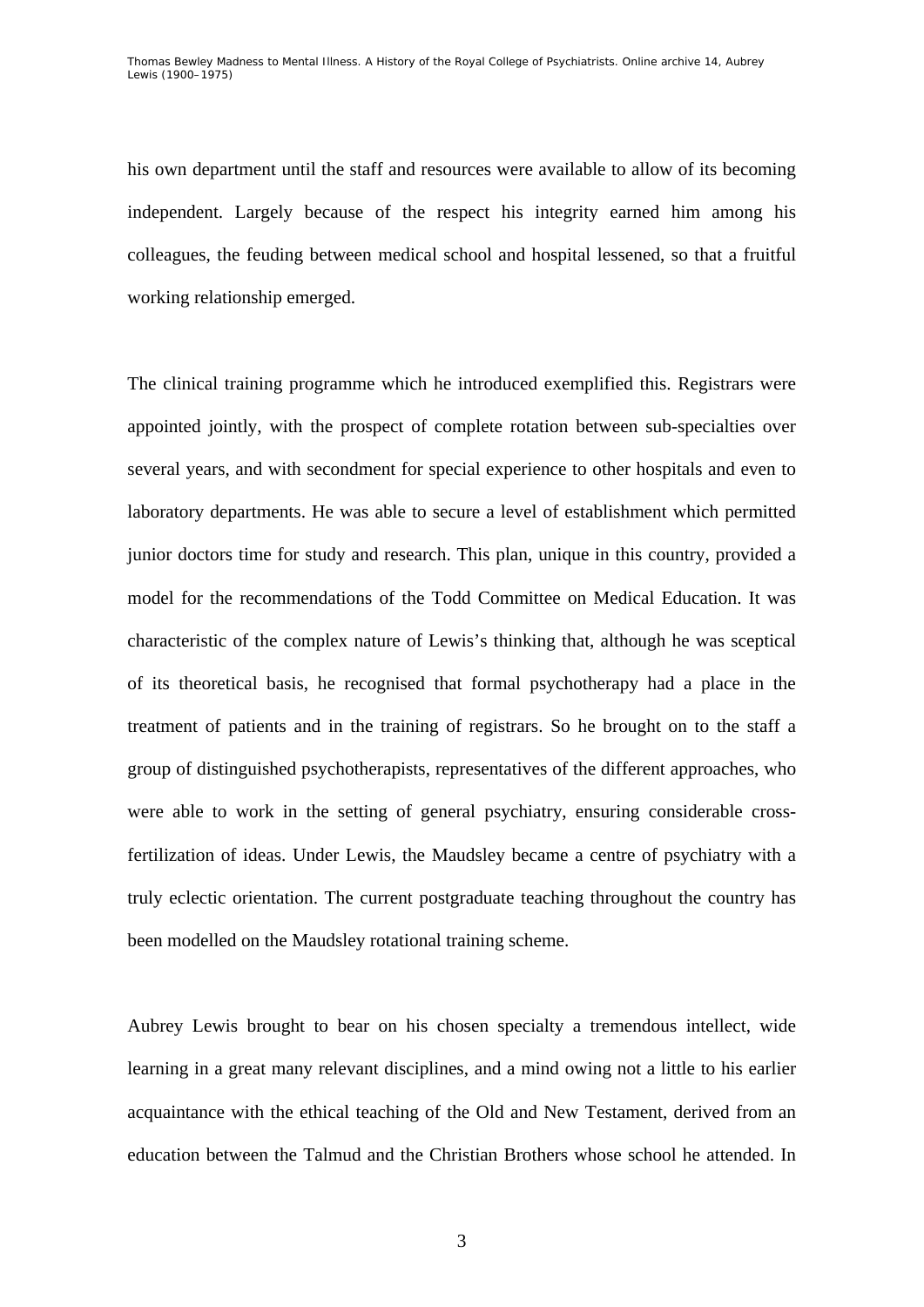psychiatry, the influence of Adolf Meyer, with whom he spent time at the Phipps Clinic, was formative. He gave that holistic approach his own emphasis in the development of social psychiatry embodied in the work of the M.R.C. Unit which he directed from 1948 until his retirement.

He wrote a great deal, on clinical topics such as the depressive and obsessional disorders, on forensic matters, mental handicap and psychiatric epidemiology, but above all on the concepts employed in psychiatry. After some decades his clear exposition of the meanings attached to terms in everyday use (such as insight, illness, neurosis, psychosis) still stands, leaving little to be added, since his economy of words and precision of phrase were unsurpassed. He was a teacher and the leader of a teaching hospital which enjoyed an international reputation for excellence. He made personal contributions to research and he excelled as the driving force behind a major research institute. He was the first psychiatrist member (appointed in 1952) of the Medical Research Council. Above all, he had the ability to set the highest standards for himself and for those who worked with him, and in this way he did much to improve and maintain the quality of psychiatry in this country. The part of the Institute of Psychiatry that was particularly Aubrey Lewis's own was the Social Psychiatry Unit. He was able to gather a group of talented research workers who together set out to do research in an area of great difficulty – and succeeded so well that social psychiatry became one of the strongest fields of research in this country.